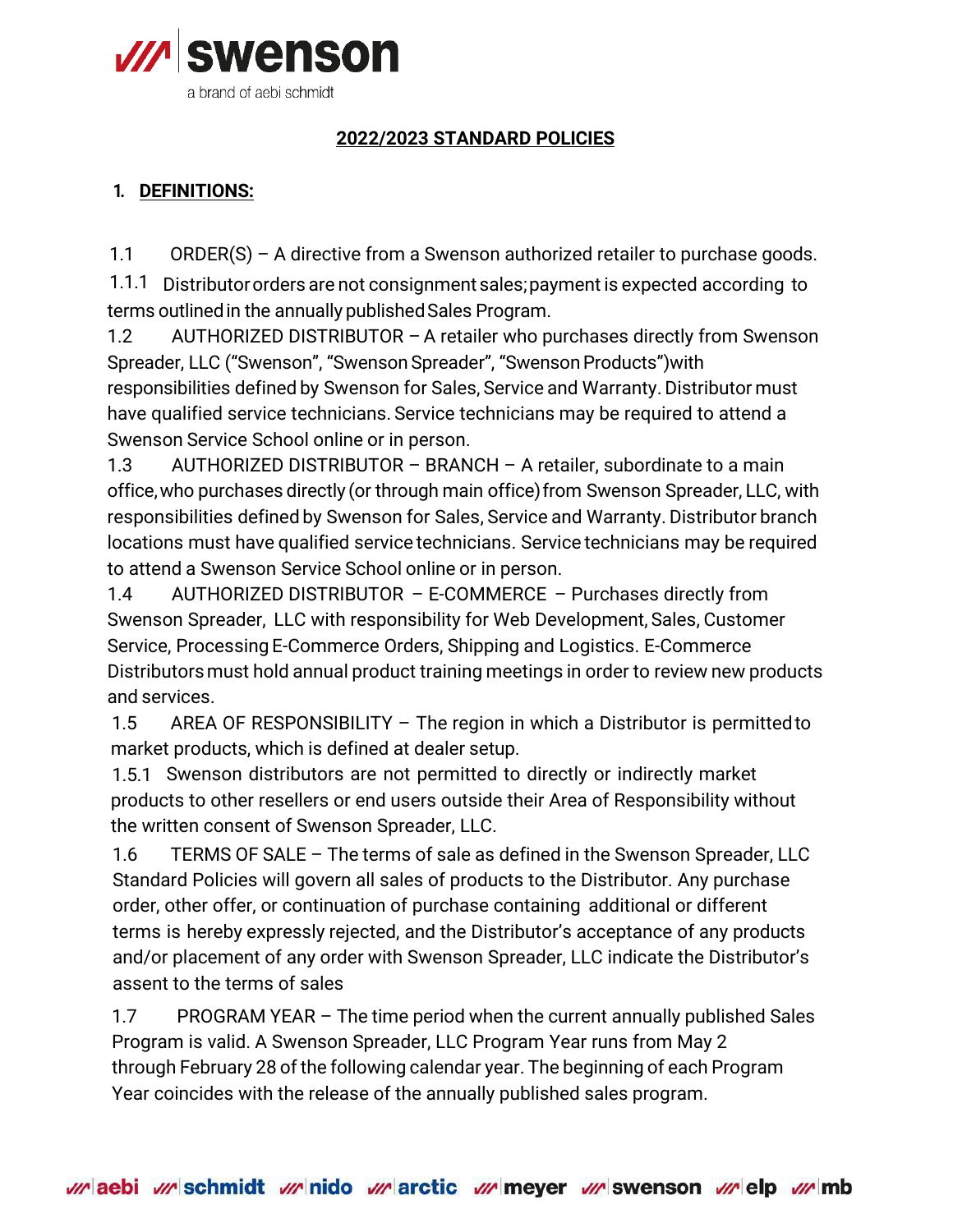1.8 NON-EXCLUSIVITY – Although Swenson Spreader, LLC selects its Authorized Distributors in a methodical process, the Distributor agrees that their approval as an Authorized Distributor in no way constitutes the grant of a franchise, other exclusive or special right to purchase or sell the products of Swenson Spreader, LLC. There is no franchise fee or other charge to the Distributor other than the cost of goods sold. Swenson Spreader, LLC reserves the right to sell to others and to decline selling to the Distributor for any or no reason, at its sole discretion, at any time.

1.9 FORCE MAJEURE – Swenson Spreader, LLC shall not be liable to the Distributor for any delay in delivery or other non-performance caused by discontinuing or substantial interference with its business, in whole or in part, by reason of fire, flood, earthquake, tempest, labor dispute, war, act of God, embargo, civil commotion, governmental regulations or any other cause beyond its reasonable control.

1.10 Swenson Spreader, LLC reserves the right to change program details, product design, construction, prices and specifications, without notice and without obligation.

# **2. ACCOUNT STATUS:**

2.1 Swenson Spreader, LLC reserves the right to refuse shipment to any Distributor.

2.2 Distributors who comply with the procedures and policies set forth by Swenson Spreader,LLC in this program book and with a current account balance are considered to be in Good Standing. Distributors who fail to comply with the procedures and policies set forth in this program book, or with a past due account balance, are consideredto be not in Good Standing.

2.2.1 Swenson Spreader, LLC reserves the right to refuse shipment to any Distributor with an account not in Good Standing.

2.3 Continued failure to comply with Swenson policiesand/or delinquentpayments may result in actions including, but not limited to: removal from the Swenson Distributor Locator, access blocked to the Distributor Extranet, forfeiture of any discounts and sales programs (e.g.,Pre-Season Discount programs), Distributor's account placed on automatic status review, or termination of that Distributor or Dealer.

2.4 At its sole discretion, Swenson Spreader, LLC may enforce the following requirements in order for a Distributor to be featured on the Swenson Distributor Locator.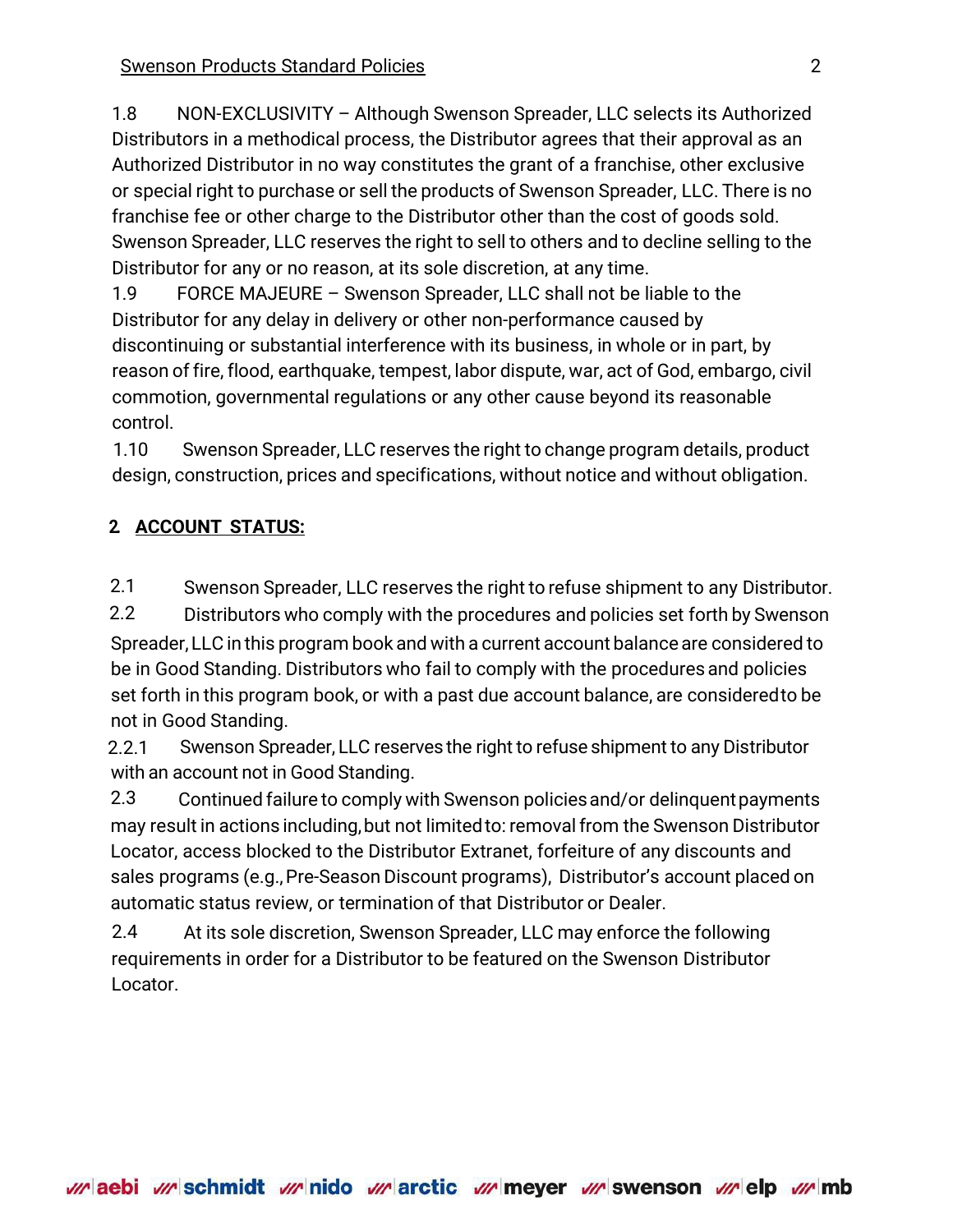**Swenson Products Standard Policies 3** 3

Distributorsmust purchasewhole goods or parts within a 12 month period to be  $241$ featured on the Swenson Distributor Locator.

2.4.2 Distributors who fail to meet this minimum requirement may, at Swenson's sole discretion,be reclassified as Parts and/or Service only providers on the Swenson Distributor Locator or be removed from the locator.

2.5 Any Distributorwho exceeds 6 months without a purchase from Swenson may, at Swenson's sole discretion,have their account deactivated. Once an account has been deactivated, a distributor must go through the New Distributor application process in order to reestablish a direct buying relationshipwith Swenson Spreader, LLC.

2.6 Any Distributor whose purchases from Swenson in an 12 month period total less than \$2,500.00 may, at Swenson's sole discretion, have their payment terms adjusted to Cash in Advance.

2.7 All Distributors,regardless of account standing, are subject to a Status Review before any andall orders are released. This review can takeup to two (2) businessdays. History of delinquent payments and/or lack of compliancewith Swenson policies and procedures will result in an automatic Status Review before any and all orders can be released.

 $2.7.1$  Swenson holds full authority to enforce the status review process and may opt not to review any or all orders for a distributor or distributors at its sole discretion without notice.Swenson, by opting against a status review for a particular order(s) or for a period of time, does not forfeit its right to enforce a status review prior to releasing any and all new shipments. Swenson Products can resume enforcing status reviews for a distributor or distributors at any time without notice.

2.8 Swenson Spreader, LLC is not responsible for any late shipments or orders delayed by an automatic Status Review. As such, Swenson Spreader, LLC will not credit shipping charges or expediting costs for any shipments delayed by the Status Review process.

# **3. PURCHASE PRICES:**

3.1 **Ice Control Equipment, Parts and Accessories:** Ice Control Equipment (whole goods) associated Parts, and Accessories will be invoiced at current List Price less the distributor's earned discount as defined by the annually published Sales Program. Details on the Sales Program and the Program Summary Chart are located in the Sales and Pricing Program. Distributor Discount qualifications are published annually, see Program Summary Chart, section 3.2.1 of the Sales and Pricing Program.

3.2 Pre-Season and In-Season discounts may differ, but will be defined in the annually published Sales Program. See the Program Summary Chart, section 3.2.1 of this Sales and Pricing Program, for the current program year's Pre-Season and In-Season discounts.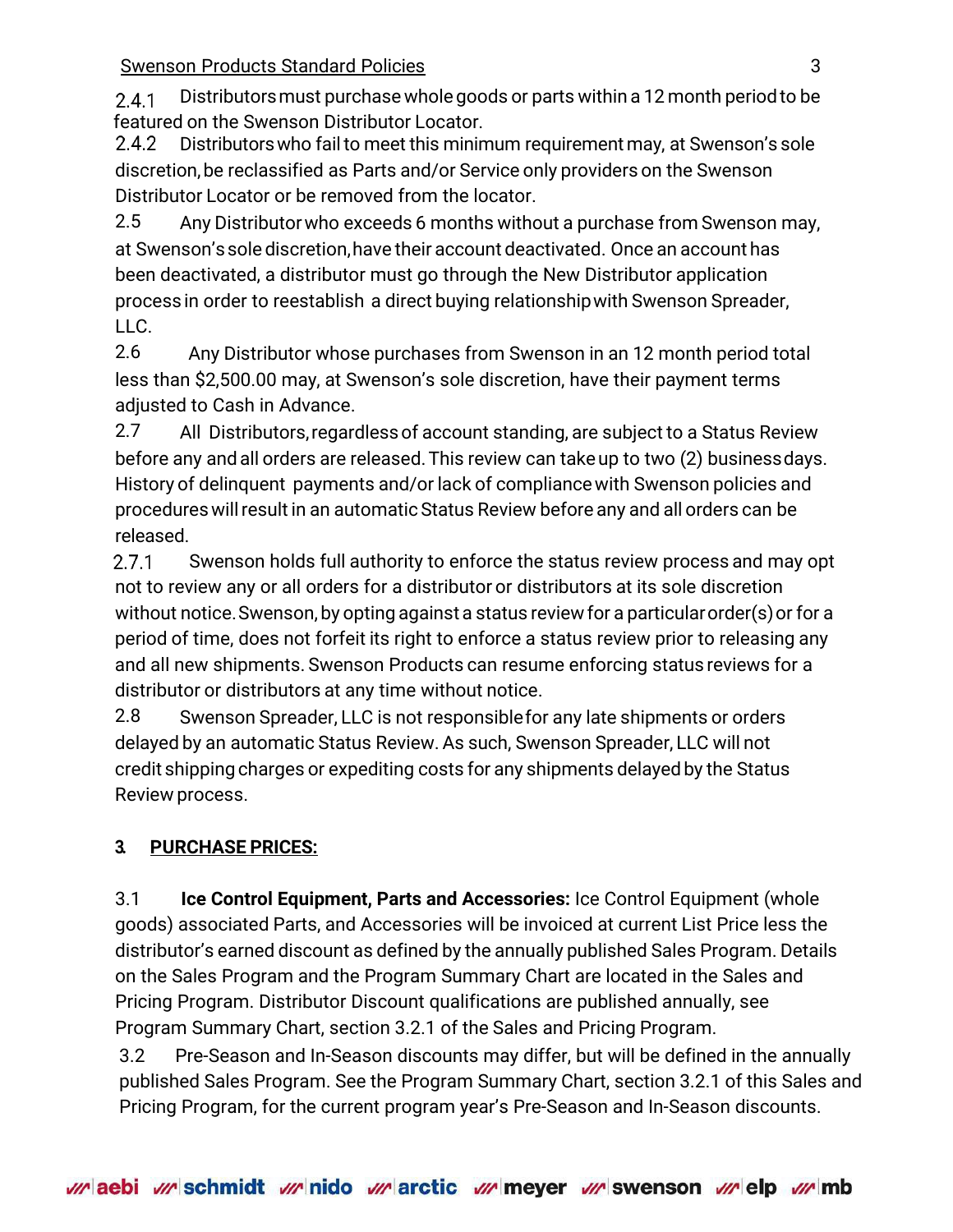### **4. PRE-SEASON AND IN-SEASON PAYMENT TERMS:**

4.1 Pre-Season Order Payment Terms will be defined and governed by the annually published Sales Program(s), and become effective on May 2 of the program year. See the Sales Program Summary in section 3.2.1 of the Sales and Pricing Program section of this program book.

4.2 Prestige and Partner Level Distributor Standard In-Season Order Terms: Standard orders will qualify for Net 30 Day Payment Terms.

4.2.1 All invoicesfor Prestige and Partner levelDistributororders become past due after thirty  $(30)$  days.

4.3 SpecialOrder Terms: Throughout the program year, Swenson, at its sole discretion, may offer various special buying programs with non-standard payment terms. Terms will be clearly defined for each program. Qualifying orders will receive the special program terms as defined by that particularprogram for qualifying program orders only.

4.4 No PSO or In-Season shipments will be made for a Distributor whose account is past due. In addition, Distributor accounts that are past due will be placed on automatic status review per Standard Policies, Section 2.

### **5. ORDERS/SCHEDULING:**

5.1 Swenson Spreader, LLC will make every effort to ship orders in a timelyfashion.

5.2 Swenson Spreader, LLC is not liable for Distributor order entry errors or incorrect shipping instructions.

5.3 Swenson Spreader, LLC reserves the right to prioritize single line Swenson Distributors when demand exceeds production of ice control equipment.

5.4 Unless otherwise specified, open order line items will ship as early as available. Items not initially available to ship will be back ordered and will ship when they become available. Separate orders placed on the same day may have different ship dates depending on product availability.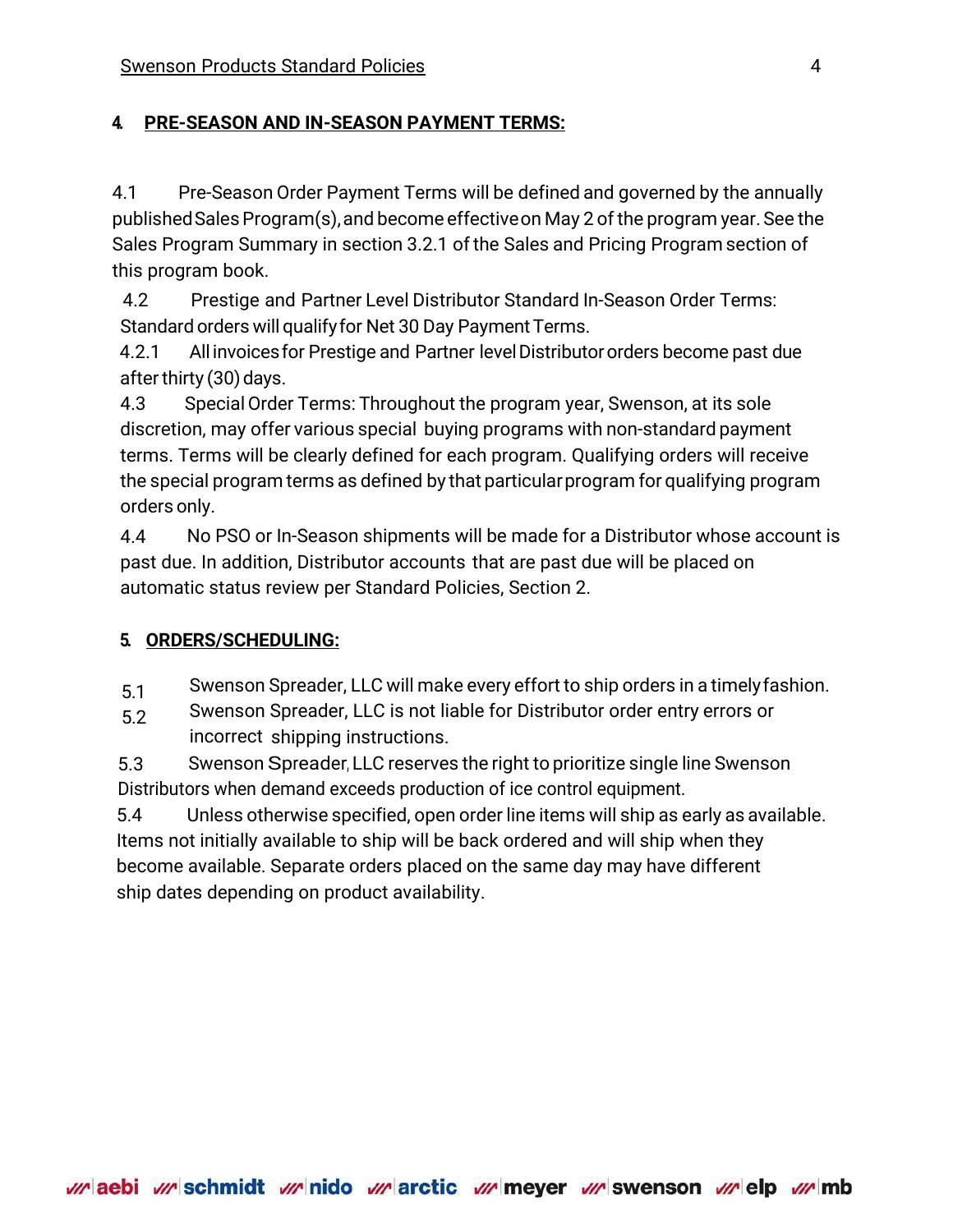5.5 All Orders, as well as OrderChanges,willbe acknowledged via fax or email from Swenson Spreader, LLC. It is each Distributor's responsibility to review all acknowledgments and advise Swenson of any changes or discrepancies immediately.

5.6 Acknowledgements are considered final orders unless Swenson Spreader, LLC is notified in writing within 24 hours of a change by the Distributor. It is the sole responsibility of the Distributorto advise Swenson Spreader,LLC of any discrepancy **in writing** via fax: (866) 310-0300, or email.

5.6.1 Changes or additionsto original purchase orders must be clearlymarked. Swenson Spreader, LLC is not responsible for errors, duplicate orders and similar orders due to the receipt of a distributor purchase order multiple times. A Distributor purchase order sent to Swenson multiple timeswill be entered as a new customer order each time it is received.

5.7 The scheduled shipping date for each line item on an order acknowledgment is the estimated date when that item is projected to be ready to ship. This date is subject to change at any time due to lack of inventory or vendor's ability to adequately supply Swenson Products. Swenson Products is not responsible for any liability or claim due to delivery conditions.

5.8 Orders are scheduled to maximize freight savings, meet customershipment expectations and balance production levels.

## **6. SHIPMENTS:**

6.1 Refused shipments are subject to a **30% Restocking Charge** plus all associated freight charges.

6.2 Flatbed trailer shipments are subject to the following conditions: availability of equipment and full trailer loads. If the flatbed trailer cannot accommodate the complete order, the balance of the order will be shipped via common carrier selected by Swenson Spreader, LLC.

6.3 Pre-Season and In-Season Distributor pickups will not receive a freight allowance.

6.4 Distributor pickup dates must be pre-arranged with Swenson Spreader, LLC at least one week in advance. No additions, substitutions or deletions to an order are permitted after the pickup date is arranged.

**6.5** Distributor pickups will be loaded between the hours of **7:00 a.m.** and **2:30 p.m.** Any truck arriving after **2:30 p.m.** may be held until the next shipping day for loading.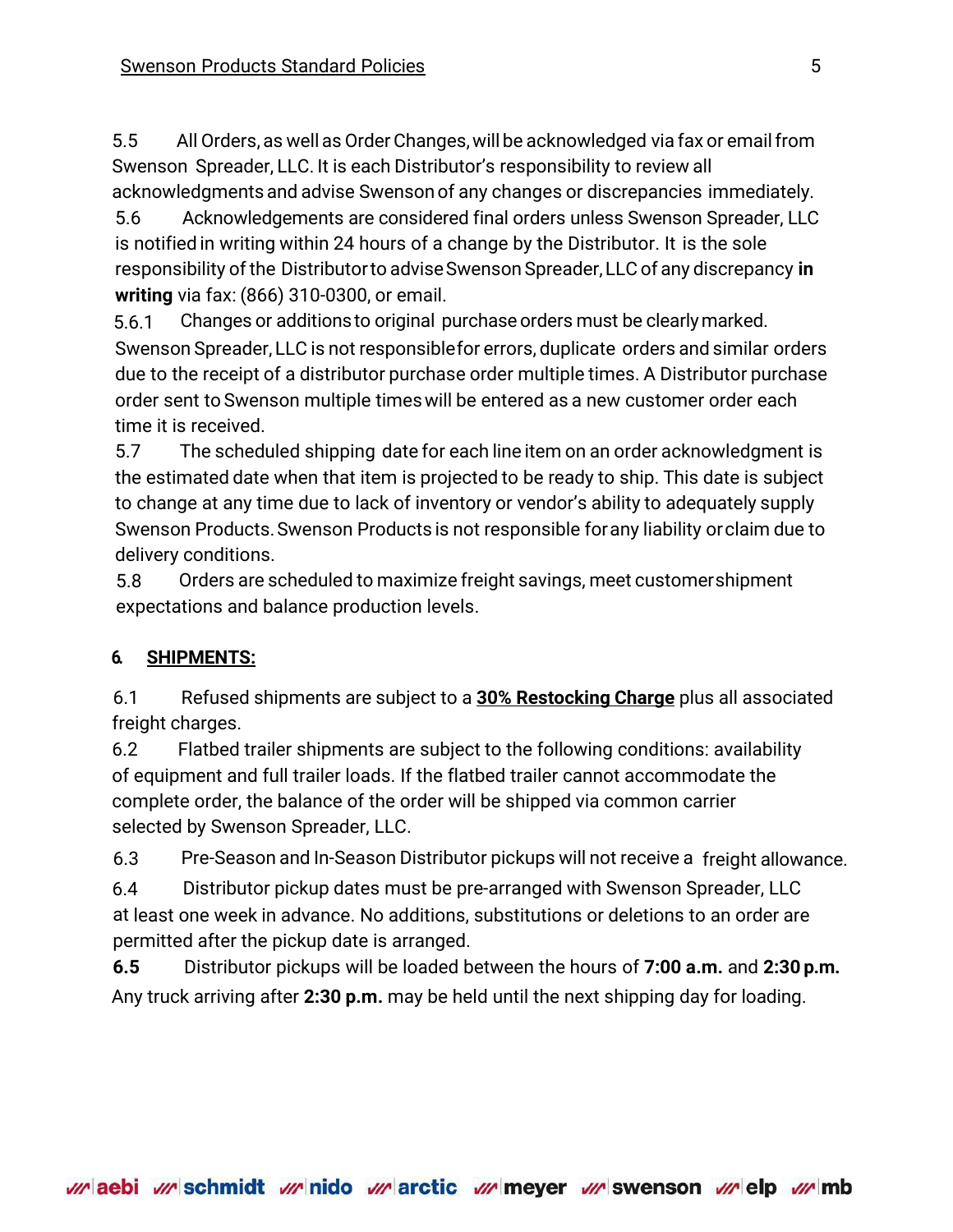6.6 In cases where a Distributor fails to notify Swenson ofa change in pickup schedule or fails to pick up orders on scheduled date, Swenson Spreader, LLC will ship orders via common carrier the following day.

6.7 Swenson Spreader, LLC will make every effort to use the Distributor's requested freight carrier as outlined in the Distributor Profile; however, Swenson Spreader, LLC reserves the right to make final carrier decisions.

6.8 Distributors must send an empty trailer for full truckloads. If space is not available to take the order as staged, the balance will be shipped by common carrier per a Distributor's carrier preferences as stated in the Distributor Profile within two (2) days.

6.9 A Distributor must have tarps and nylon tie-downs (no chains) to protect their property when picking up orders at Swenson. Swenson Spreader, LLC will not furnish any tie-downs or protective materials for Distributors.

6.10 Swenson Spreader, LLC reserves the right to refuse to load any trailer which, in our opinion, is unsafe (e.g., broken or missing floorboards, overloaded, etc.).

6.11 When picking up orders at Swenson products, the driver's signature verifies merchandise is listed, and is complete as listed, on Bill of Lading and acts as final acceptance by the Distributor.

# **7. FREIGHT:**

7.1 Freight terms and charges for Pre-Season Orders (PSO) will be governed by the annually published Pre-Season sales program. See program summary chart Section 7.1.1 of the Pricing Program.

7.2 Swenson ships all parcel packages Prepaid and Add unless a distributor submits a written request to use different terms. Requests for Collect/Third Party Billed parcel shipments must include the billing address and the distributor's carrier account number.

7.2.1 The cutoff weight for parcel shipment is approximately 85 lbs. At its sole discretion, Swenson may choose to ship certain items via LTL carrier rather parcel, regardless of weight, to ensure safe arrival. Examples of these items include: drag chains, and hydraulic fluids.

7.3 Swenson Spreader, LLC will not provide binding rate quotes for either parcel or LTL shipments. Upon request, if time and resources permit, Swenson will attempt to provide simple freight estimates for the sole purpose of allowing a distributor to determine which freight option to designate. See Section 7.4 for available freight options.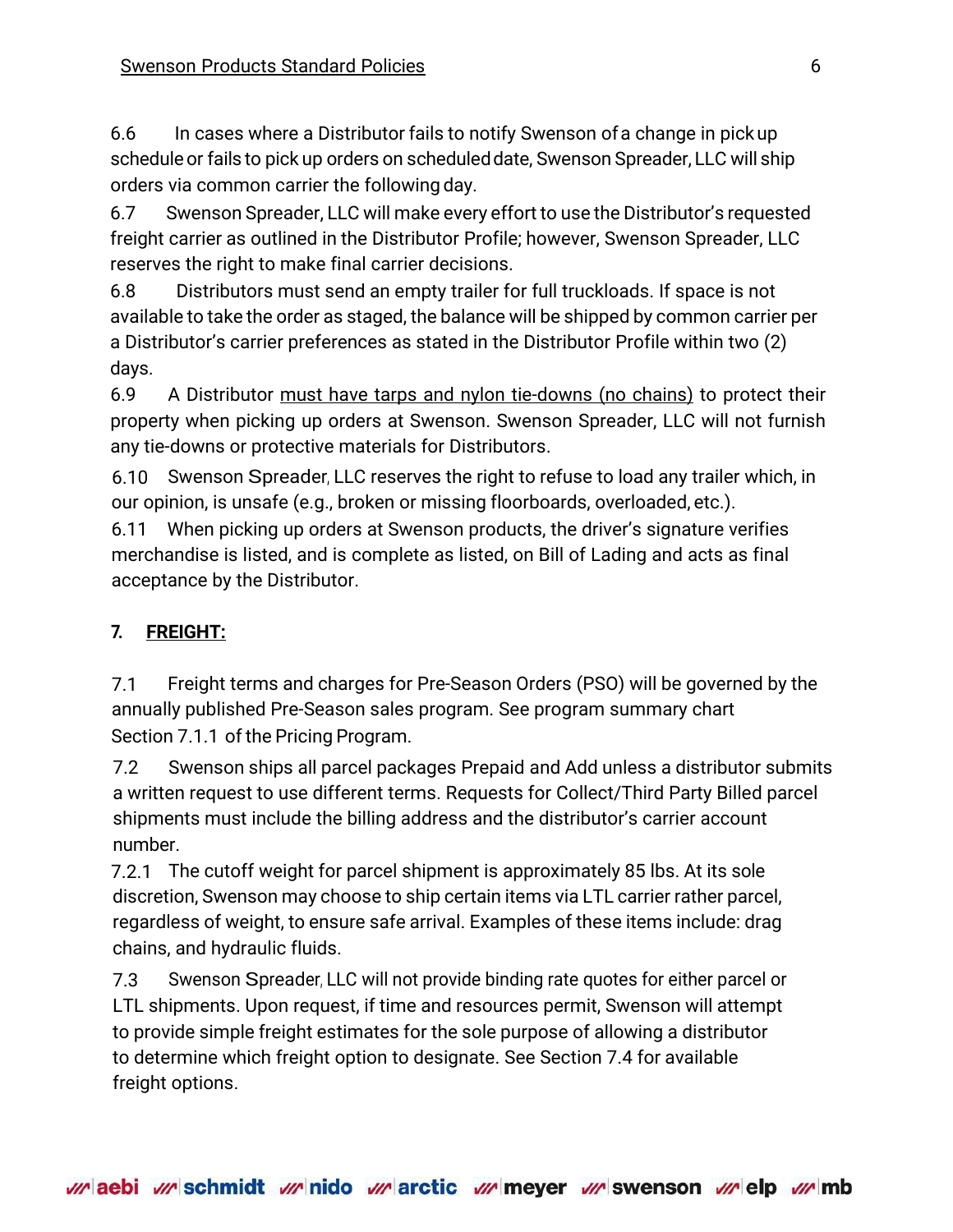7.4 Swenson Spreader, LLC offers the following In-Season freight options: Prepaid and Add, Collect, Own Pickup and Third Party Bill.

7.5 Distributors must complete a Distributor Profile to select a preferred LTL freight carrier, or submit a clearly stated routing guide for all Collect and Third Party shipments.

7.6 Distributors may elect to receive shipments from Swenson Products using our discounted freight rates by choosing the Prepaid and Add option on their Distributor Profile Form when placing their pre-season order. Specifics of this program are as follows:

7.6.1 The Swenson **Prepaid and Add** freight program applies to orders of whole goods and parts that are too big or too heavy to ship via parcel service.

7.6.2 The Prepaid and add program will be in effect throughout the program year. To withdraw from the **Prepaid and Add** program, notification, including an updated routing guide, must be emailed to our customer service department.

7.6.3 The **Prepaid and Add** program is available for in-season orders and for pre-season orders that do not meet program requirements for prepaid freight.

7.6.4 A Distributor's account must be in good standing to enroll in the **Prepaid and Add** program. Any distributor whose account is past due or goes past due **is not eligible** for this program.

7.6.5 Swenson Products, at its sole discretion, chooses the carrier on all Prepaid and Add shipments.

7.6.6 Freight charges will be added to the invoice of each **Prepaid and Add** shipment.

7.6.7 Any accessorial charges that may occur (e.g., weight change, change of address,

re-delivery, residential delivery, inside delivery, lift gate services, and any other charges that may result from problems that can occur in transit or upon delivery) will be billed on a separate invoice up to 60 days after receipt of your order.

7.6.8 For In-Season LTL shipments when a carrier has not been designated, Swenson Spreader, LLC will ship the order using the **Prepaid and Add** freight option.

7.6.9 Swenson is not responsible for any collect freight charges assessed by carriers to distributors who fail to designate/update their preferred freight carrier or to enroll in the **Prepaid and Add** freight program.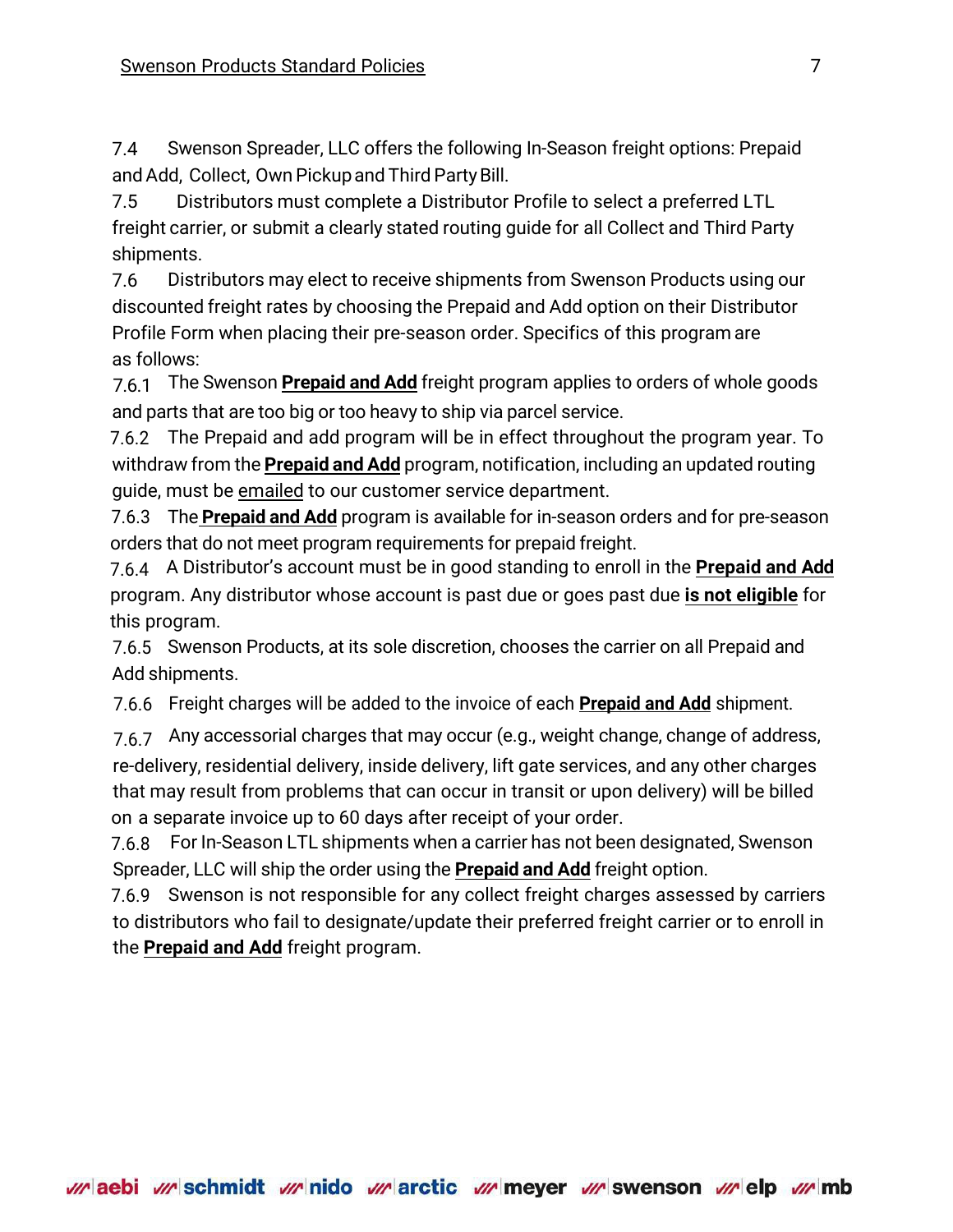7.7 **Swenson Freight Claim Policy**: In the event of freight loss or damage, distributors must adhere to the Swenson Spreader, LLC freight claim policy. Failure to follow this policy releases the carrier and Swenson Spreader, LLC from any and allfreight claims.

7.7.1 Per freight company policies,the Distributoris solely responsiblefor filing freight claims in the event of damage or loss on all collect/third party bill shipments; no exceptions. All collect/third party bill shipments are Free on Board (FOB) Swenson warehouse.Swenson Spreader, LLC willonly file freight claims on Swenson Prepaid and Prepaid and Add shipments.

7.7.2 It is the responsibility of the Distributorand/or customer's receiving personnel to check all shipping cartons for damage and discrepancies(e.g.,dents, punctures, missing items). All damage to or discrepancies in shipped materials should be noted on the carrier's paperwork and documented. Failure to examine cartons at delivery, and signing the carrier's paperwork, releases the carrier and Swenson Spreader, LLC from responsibilityon any and all freight claims.

7.7.3 In cases where Swenson Spreader, LLC is responsiblefor making a freight claim (Prepaid and Prepaid and Add shipments only), all damages must be reported to Swenson Spreader, LLC within 24 hours of delivery.Failure to report any damages will release Swenson Spreader, LLC from responsibility on any and all claims. 7.7.4 For instructions on submitting a freight claim to a carrier, please read the

document *Swenson Freight Instructions* (AppendixA)included in this Swenson preseason program.

#### **8. PARTS:**

8.1 Distributors are required to order and to maintain an adequate stock of Genuine Swenson Parts. See item 3.2.1 of the Pricing Program for parts purchasing requirements on the Pre-Season Order Program.

8.2 A Minimum Parts Order is \$25.00. Orders totaling less than \$25 will automatically be billed at \$25 Net.

8.3 Standard Parts Shipments: Standard in-stock parts orders will be shipped within two (2) days of receipt of an order.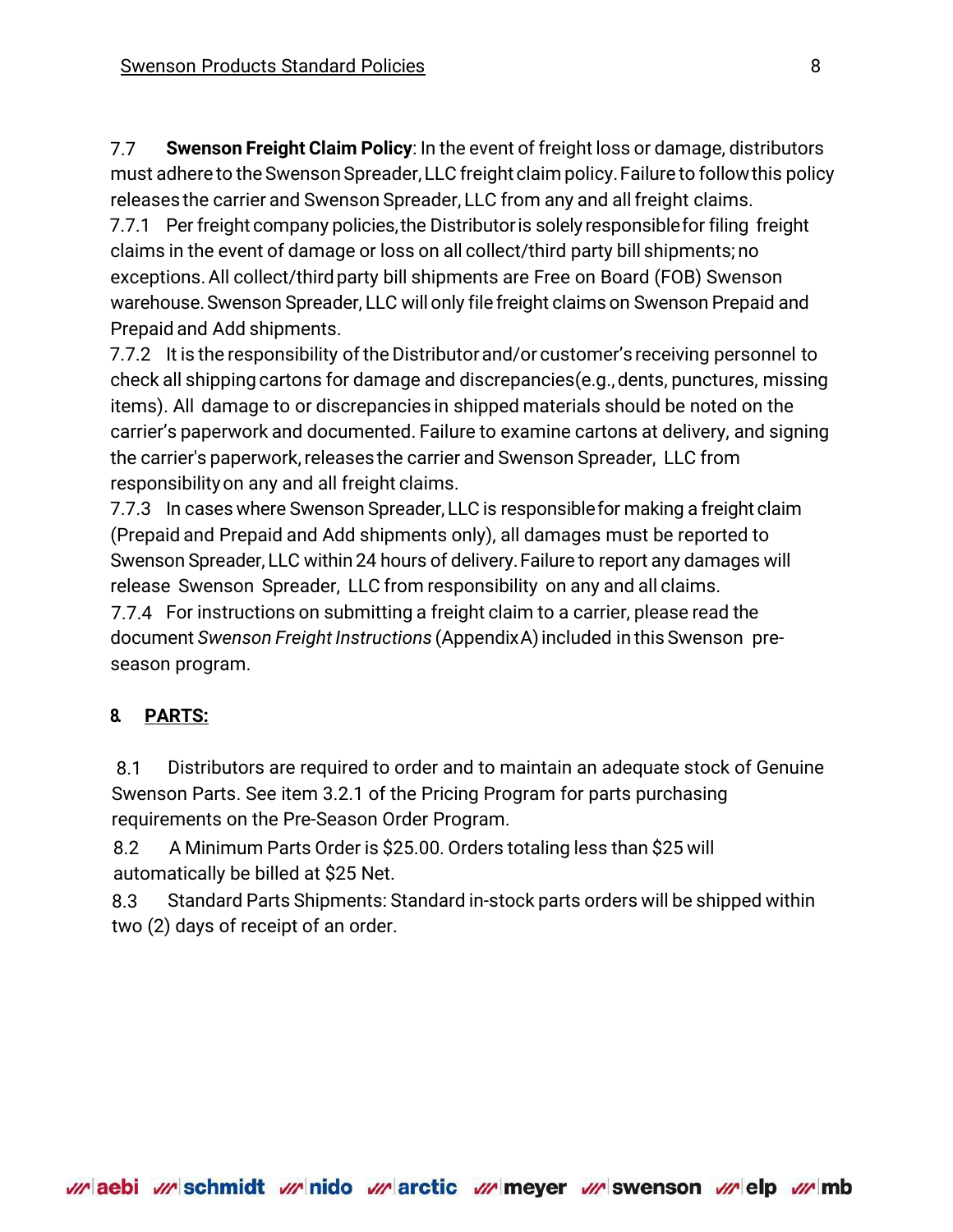8.4 Expedited (Same Day) Parts Shipments: Orders must be received by 12pm Central Time to ship same day. Orders received after 12pm Central Time will ship the following day.This serviceis limited to items that can be shippedviaparcelpost (UPS). This service is also subjectto carrier limitations such as availability of shipping to the Dealer'sdesignated area.

8.4.1 A \$15 fee will be applied to all expedited orders.

#### **9. SHORTAGES:**

9.1 Freight Shortage claims are the responsibility of the Distributor and shouldbe filed directly with the freight carrier on all collect shipments, see

*Swenson Freight Instructions* document provided with this program book.

9.2 The Distributor is advised to institute proper policies and procedures to receive shipments. The Distributor must check all quantities prior to signing for receipt of goods. Shortage claims will not be accepted by the freight carrier unless the Bill of Lading is signed short.

9.3 Swenson is responsible forfreight claims on Prepaid and Prepaid and Add shipments only. See section 7.7 through 7.7.4 for more information. Swenson Spreader, LLC must be notifiedwithin five (5) workingdays of any line item shortage on a Prepaid or Prepaid and Add shipment.

9.4 Inside of Carton Shortages: In this case, the Distributor must complete the appropriate form, **Shortage Claim Form #4-615R5,** and fax or email it to Customer Service accordingto the instructionslisted on the form. Inside of carton shortage claims must be filed within one (1) year of receipt of product. The Shortage Claim Form must be completely filled out in order to ensure accuracy of replacementitem(s).

#### **10. RETURNS:**

10.1 Distributors must contact Swenson Spreader, LLC to request authorization for all items they wish to return. If Swenson agrees to accept a return, a **Return Goods Authorization (RGA)** number will be issued.

10.2 An RGA number must be obtainedfrom Swenson Spreader, LLC before any material may be returned.

10.2.1 RGAs must be obtained by contacting the Customer Service Department.

10.3 In addition to being subject to prior approval, a**ll returns will incur a 20% restocking charge**. Additional charges for product refurbishing and/or repackaging for goods returned under an RGA may be applicable.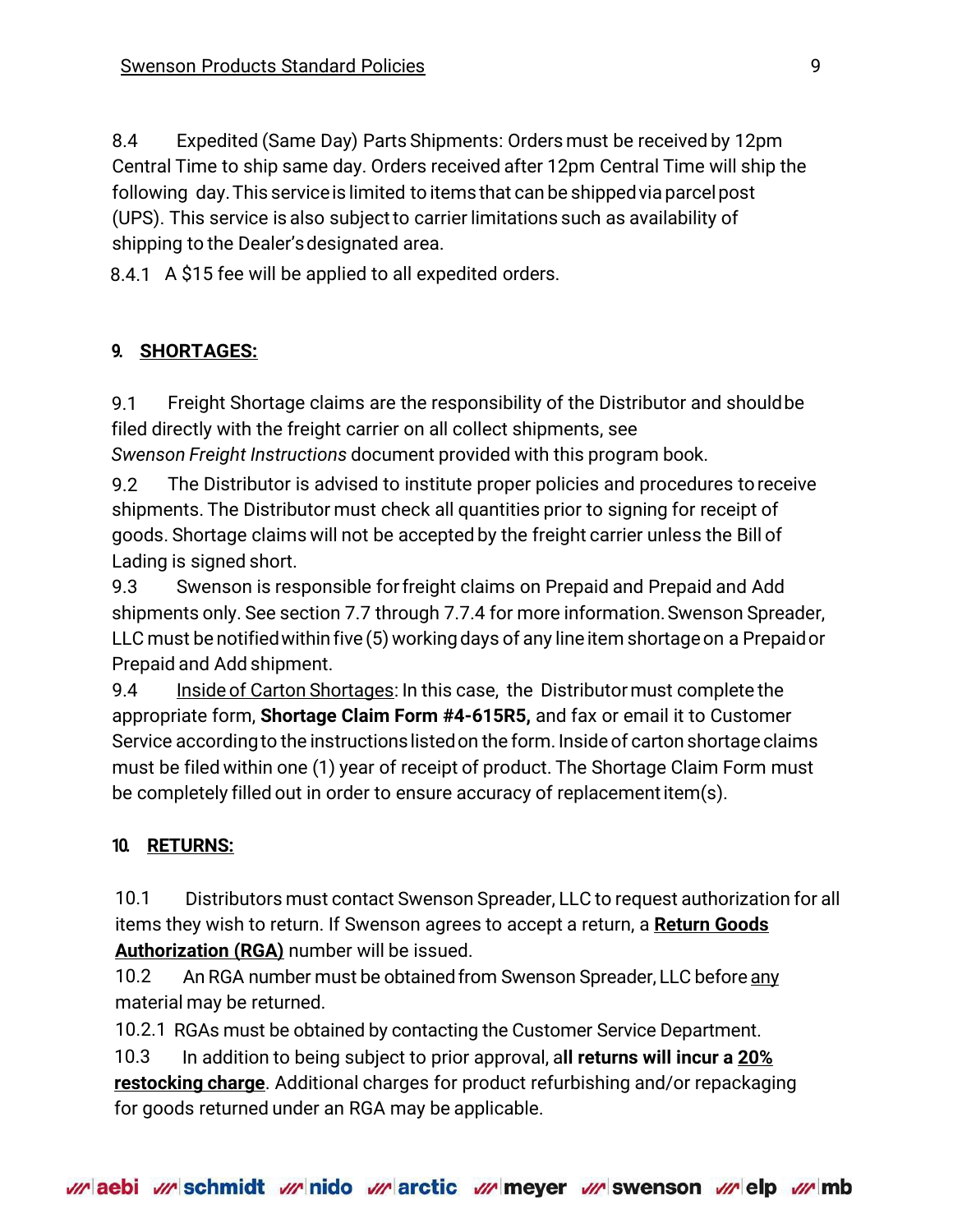10.4 Swenson Spreader, LLC will not authorize a return for any item built to order or for any special order items.

10.5 No return will be accepted without the Swenson issued RGA tag affixed to the returned goods and materials.

10.5.1 Merchandise that is returned without obtaining advanced authorization, or returned with authorized items and not listed on an RGA form, will be returned to the Distributor at the Distributor's expense.

10.6 Swenson Spreader, LLC reserves the right to make all decisions regarding whether or not to accept returned goods and issue credit.

10.6.1 Return goods are limited to: defective material, warranty items, incorrect shipments, packingdamage or an issue pertaining to Swenson unless prior authorization has been given.

10.6.2 Swenson Spreader, LLC **WILL NOT** take back product resultingfrom the following: freight damage caused by the freight carrier, customer cancellations, distributor order errors, buyer's remorse, distributor overstock, or any other customer related return good circumstance.

10.7 All returns must be freight prepaid by the Distributor unless other arrangements have been made in writing prior to shipment.

10.8 A Distributor's account will not be credited until items are inspected. The issuance of an RGA does not guarantee that credit will be issued. RGA credits are not to be claimed until the respective Distributor's account shows that the credit has been issued by Swenson Spreader, LLC.

10.9 The following items are not eligible for return: electrical components, parts and accessories (e.g., controllers, modules, motors, harnesses, switches, and lights), hydraulic components, parts and accessories (e.g., hydraulic pumps, hoses, couplers, Orings, seals and fluid) and paint.

10.10 All items eligible for return must have been purchased from Swenson Spreader, LLC within the last 60 days.

10.11 To receive full credit, returned product(s) must be new (i.e. current year's manufactured product), unused in original packaging, and in good salable condition. Merchandise that has been used, or is in need of service or repair may not be returned. These items must be taken to an authorized repair center. (See the Swenson Spreader, LLC Service and Warranty Policy for details.)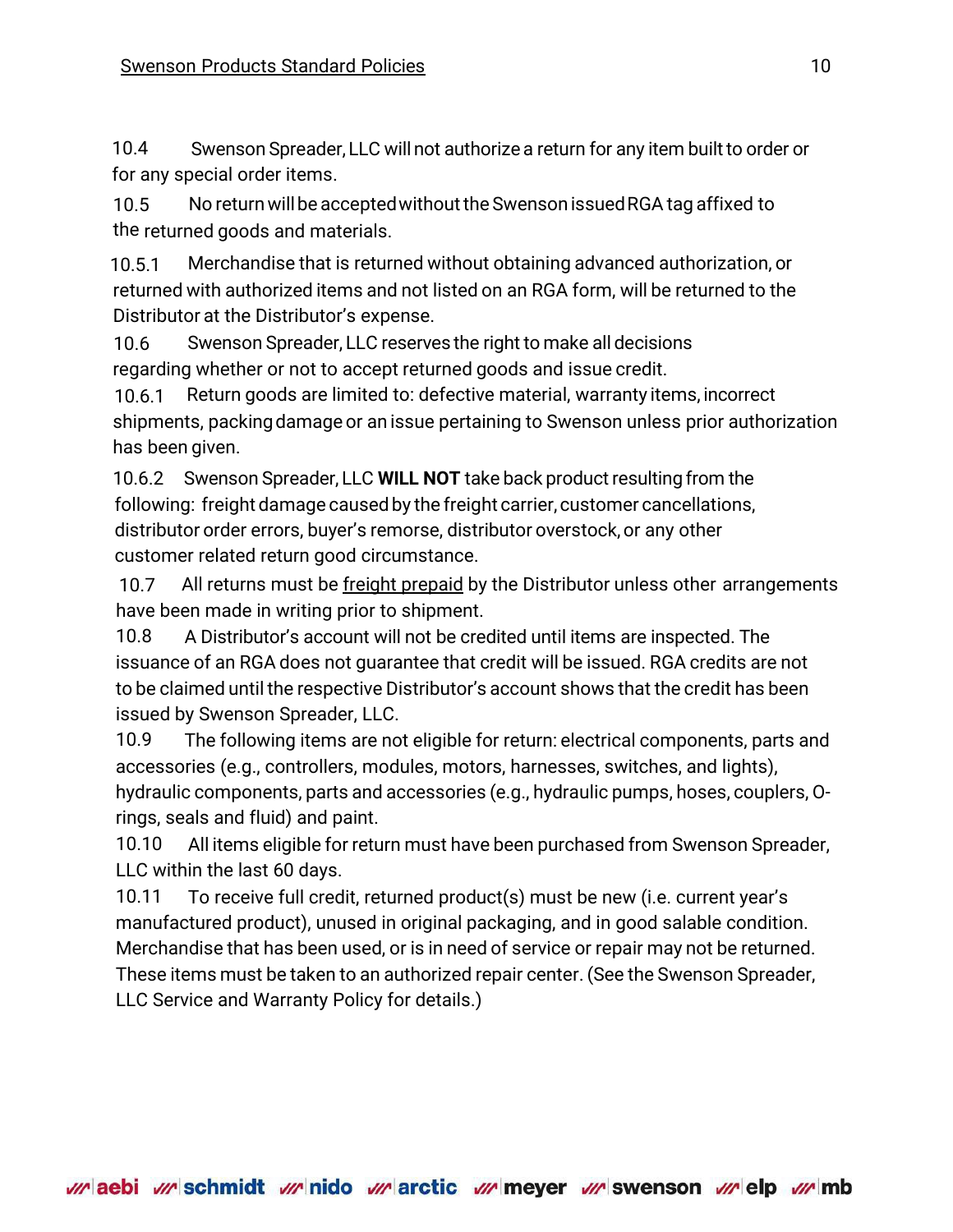### **11. WARRANTY:**

11.1 Swenson Spreader, LLC does not make and shall not honor any warranty claim other than the express warranties contained in the Warranty Policy included with this Sales and Program Book.

11.2 Distributors are required to honor all Swenson Product warranties. Failure to do so may result in actions including, but not limited to: removal from the Swenson Distributor Locator, access blockedto the Distributor Extranet, forfeiture of any discounts and sales programs (e.g., Pre-Season Discount programs), Distributor's account placed on automatic status review, or termination of that Distributor.

11.3 Use of parts other than Genuine Swenson Parts in repair or service of Swenson Spreader, LLC will result in the voiding of the Swenson Product Warranty.

11.4 Non-Genuine parts returned to the Swenson Spreader, LLC for warranty credit will be subject to a debit of 20% for handling charges plus the return freight charges. Distributors are required to utilize Genuine Swenson parts to fulfill warranty repairs. Any distributor providing warranty service with Non-Genuine parts is subject to termination.

11.5 Credit for Warranty Labor is issued at the Distributor's approved retail labor rate. To receive the posted shop labor rate, a Distributor's account must be in good standing and the Distributor must have provided Swenson with a current shop labor rate.

11.6 Warranty materials will be reimbursed per the Warranty Policy included with this Sales and Program book. See Section 5: Warranty Material Allowance in the Warranty Policy for complete reimbursement details.

## **12. PROPRIETARY RIGHTS:**

12.1 Distributor hereby acknowledges that Proprietary Rights are the sole property of Swenson Spreader, LLC and, except as otherwise set forth herein, Distributor shall not acquire any title or interest to use the Proprietary Rights at any time. The use of said Proprietary Rights within the scope of this Agreement shall not constitute a presumption in favor of Distributor to be entitled to continue such use without any time limit. Distributor shall immediately discontinue the use of any and all Proprietary Rights of Swenson Spreader, LLC after the expiration or termination of Distributor's appointment to act as a dealer. Distributor agrees to notify Swenson Spreader, LLC of any misuse of the Proprietary Rights by any third party where Distributor has actual knowledge of such misuse.